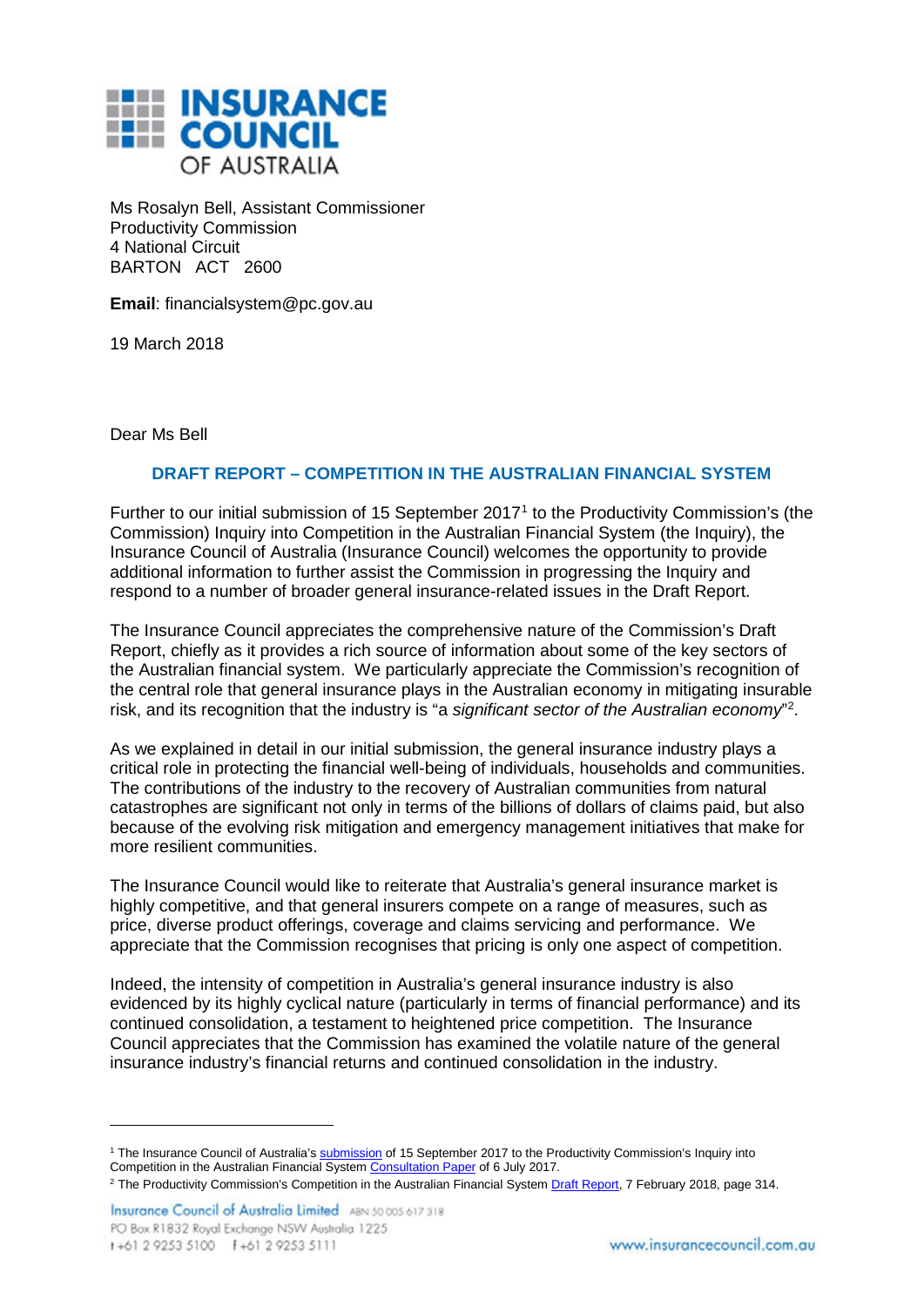

The Attachment to this submission contains information responding to the discussion of the following broader general insurance industry-wide issues contained in the Draft Report:

- comparative pricing information on insurance renewal notices;
- transparency in insurance underwriting;
- phasing out distortionary insurance taxes;
- renaming general advice to improve consumer understanding;
- deferred sales model for add-on insurance;
- new competition functions for a regulator;
- state of competition in the general insurance industry;
- fintech collaboration and competition; and
- ASIC's regulatory sandbox.

The Insurance Council would appreciate an opportunity to discuss this submission with you in detail and will contact your office to arrange a mutually convenient time. In the interim, please contact John Anning, the Insurance Council's General Manager Policy, Regulation Directorate, the contract of the contract of the contract of the contract of the contract of the contract of the contract of the contract of the contract of the contract of the contract of the contract of the contract of t

questions or comments.

Yours sincerely

Robert Whelan Executive Director & CEO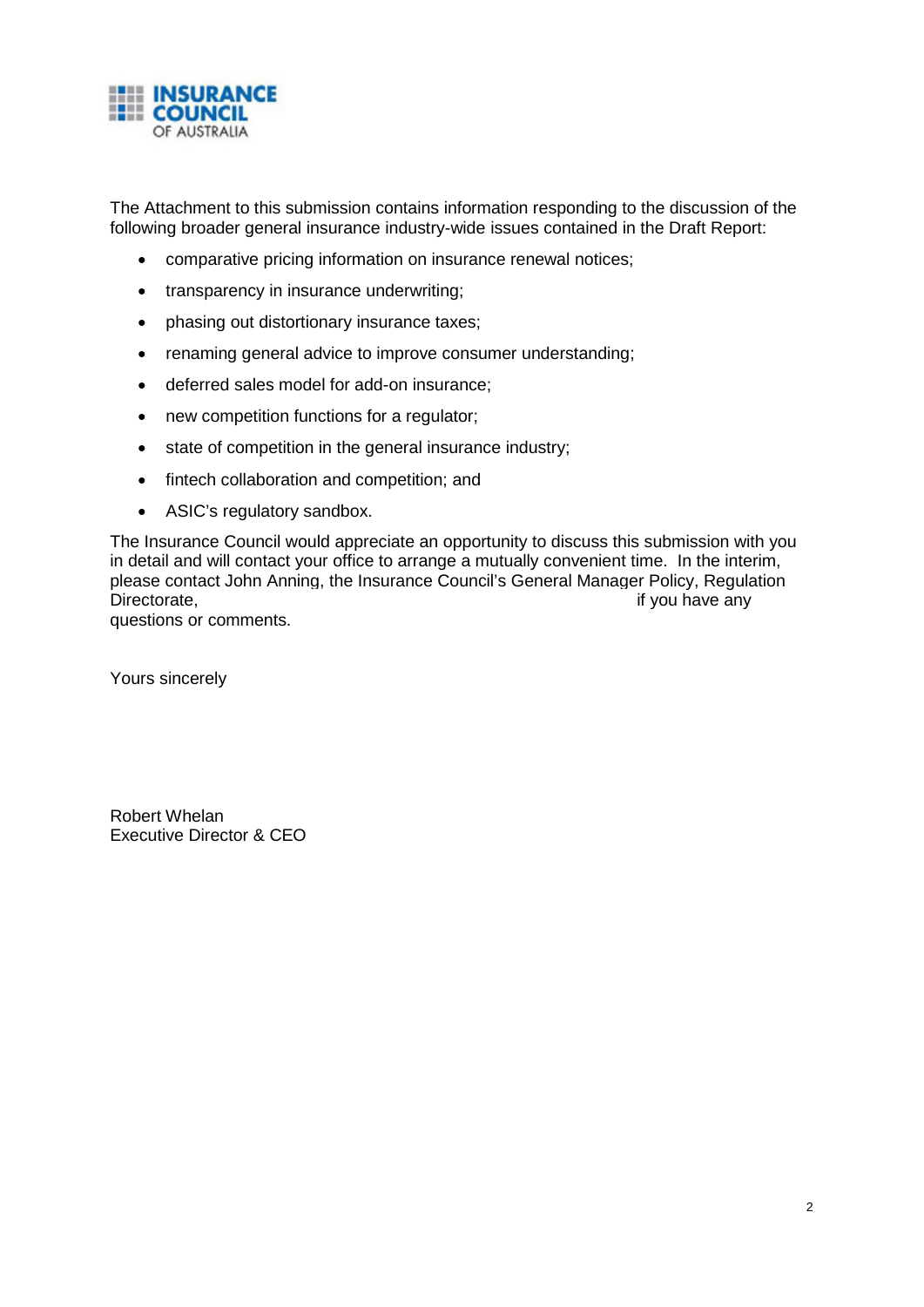

**ATTACHMENT**

## **INSURANCE COUNCIL RESPONSE TO DRAFT RECOMMENDATIONS, DRAFT FINDINGS AND INFORMATION REQUESTS**

Draft Recommendation 11.1 Comparative pricing information on insurance renewal notices: Renewal notices for general insurance products should transparently include the previous year's premium and the percentage change.

- The Insurance Council is in-principle supportive of the Commission's draft recommendation to include the previous year's premium and the percentage change on general insurance policy renewal notices.
- The industry is proposing a voluntary initiative to proactively move on year-on-year premium disclosure for domestic home building and contents insurance. The Insurance Council's Interim Report for its Review of the General Insurance Code of Practice, released in November 2017, includes a number of proposed best practice product disclosure principles, which consider opportunities for greater customer engagement through targeted information that is specific and relevant to the individual. Best Practice Principle 3.9 specifically seeks to enhance transparency around premium changes:

Best Practice Principle 3.9: "*For renewing consumers, insurers should disclose the previous year's premium at renewal to enhance transparency around changes to the premium.*["3](#page-2-0)

- The Insurance Council is aware that many insurers' systems are not currently in a position to provide this information on every customer's renewal notice. For this reason, we regard this as industry best practice, and note that many insurers are progressing in this direction. For example, several insurers have moved to provide year-on-year premium comparisons in the context of Emergency Services Levy reform in New South Wales.
- Once the consultation period on the Interim Report for the Review of the General Insurance Code of Practice is complete, the Insurance Council will work on a Final Report. Once changes to the General Insurance Code of Practice are finalised and approved, an appropriate transition period will be determined to give Code Subscribers sufficient time to make system changes and train their employees.

Draft Recommendation 11.2 Transparency on insurance underwriting: On the same part of an insurance brand's website that contains the information about which insurer underwrites their product, a list of any other brands that are underwritten by the same insurer, for that particular form of insurance, should be included. Insurers should provide an up-to-date list of the brands they underwrite to the Australian Securities and Investments Commission (ASIC). ASIC should publish this information as a transparent list on its website.

The Insurance Council does not support Draft Recommendation 11.2. We are concerned with the Commission's view that by having general insurers underwrite through a variety of different brands, this "*creates the illusion of more competition than actually exists*"[4](#page-2-1) . This is a misguided view that assumes there is no product

-

<span id="page-2-1"></span><span id="page-2-0"></span><sup>3</sup> Insurance Council of Australia Interim Report Review of the General Insurance Code of Practice November 2017. Page 89. <sup>4</sup> Productivity Commission, January 2018, Competition in the Australian Financial System Draft Report. Page 313.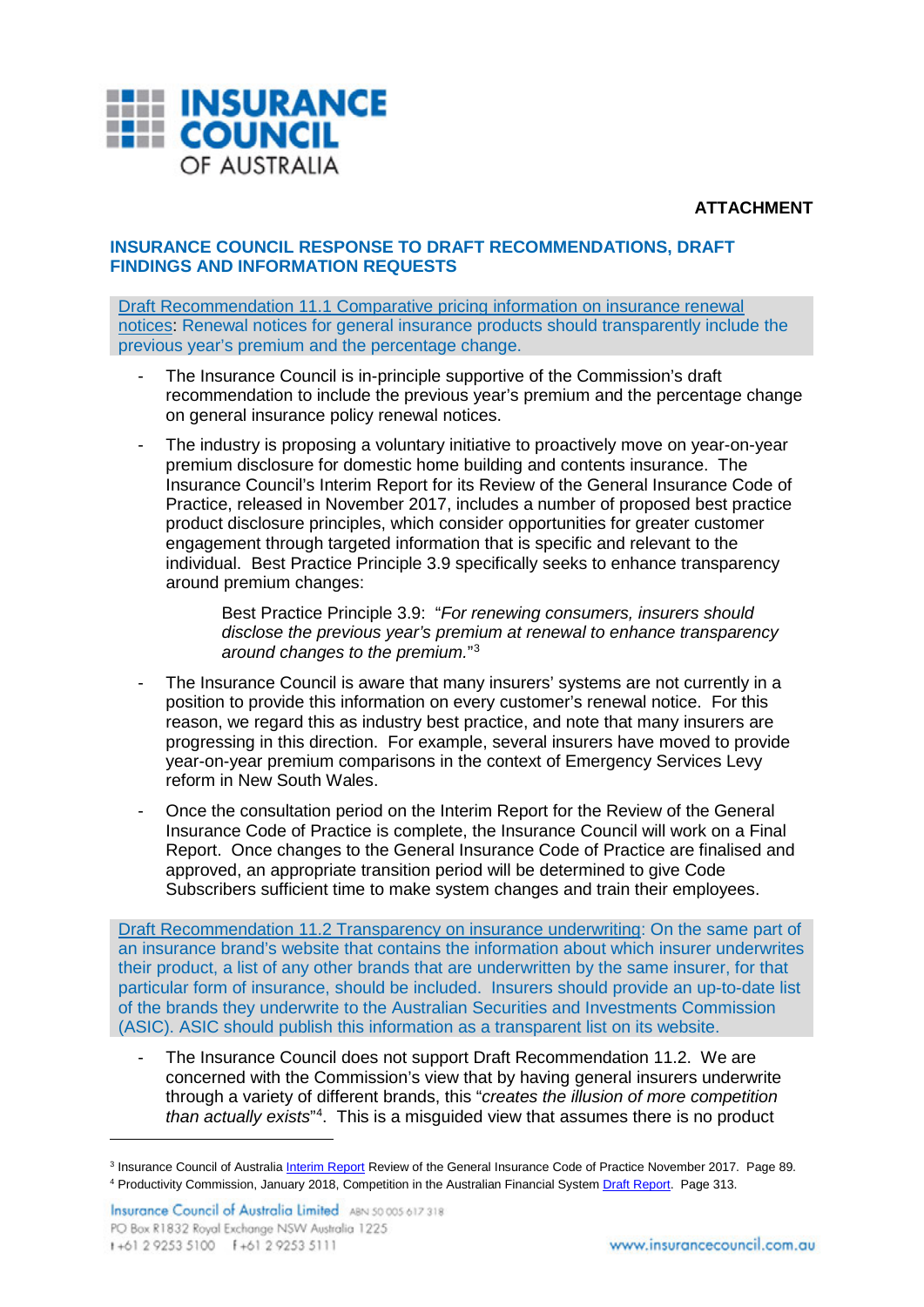

differentiation and fails to properly consider how each brand operates and competes in the domestic market.

- In particular, the Commission's view fails to recognise that each brand typically selects different products, and establishes and maintains their own unique marketing and pricing strategies for those products. For instance, different brands typically offer products that have different coverages that may also include optional cover enhancements that consumers can elect to purchase. Different brands may also offer consumers the ability to take advantage of special features such as loyalty and multi-policy discounts. As the Commission would appreciate, this is also a reflection of the mature and sophisticated nature of Australia's general insurance market.
- The Insurance Council also questions the potential merits of Draft Recommendation 11.2 from a consumer usability and decision-making perspective. We consider that the Commission's proposal may create uncertainty and confusion for consumers, rather than help facilitate comparability and transparency.
- For example, there would be a significant problem if consumers perceive all other potentially 'related' brands listed on an insurance brand's website or ASIC's website (as proposed in Draft Recommendation 11.2) as being similar or identical, even though potentially 'related' brands may offer completely unique policy coverages and benefits. In this regard, this would also be misleading for consumers.
- From a different commercial perspective, it would be unreasonable to require one insurance brand to list the brand(s) of a competitor insurance brand, only because both brands manage products that may be underwritten by the same underwriter. As the Commission may appreciate, this would have damaging effects on the significant investments that insurance companies have made to differentiate their brands and products in order to compete.
- Additionally, we note that the Commission refers to "*insurance brand's*" and "*insurers*" in Draft Recommendation 11.2 – it is not clear whether the Commission is referring to APRA-authorised general insurers, insurance agents or otherwise.

Draft Recommendation 11.3 Phase out distortionary insurance taxes: Consistent with the Commission's 2014 Natural Disaster Funding Inquiry (recommendation 4.8), state and territory taxes and levies on general insurance should be phased out. This should commence from mid-2018.

- The Insurance Council strongly supports Draft Recommendation 11.3, proposing that State and Territory taxes and levies on general insurance be phased out from mid-2018. The Insurance Council has been a major participant in the State/Territory tax reform debate in the past and has consistently advocated for State and Territory taxes and levies on general insurance to be abolished.
- The Insurance Council strongly agrees with the Commission's assessment in the Draft Report that State and Territory taxes and levies on general insurance are distortionary and should be removed:

"*Taxes can reduce incentives for people to invest or alter their consumption patterns in ways that reduce their welfare. Stamp duties on insurance are particularly inefficient taxes because of their narrow base, the distortions to*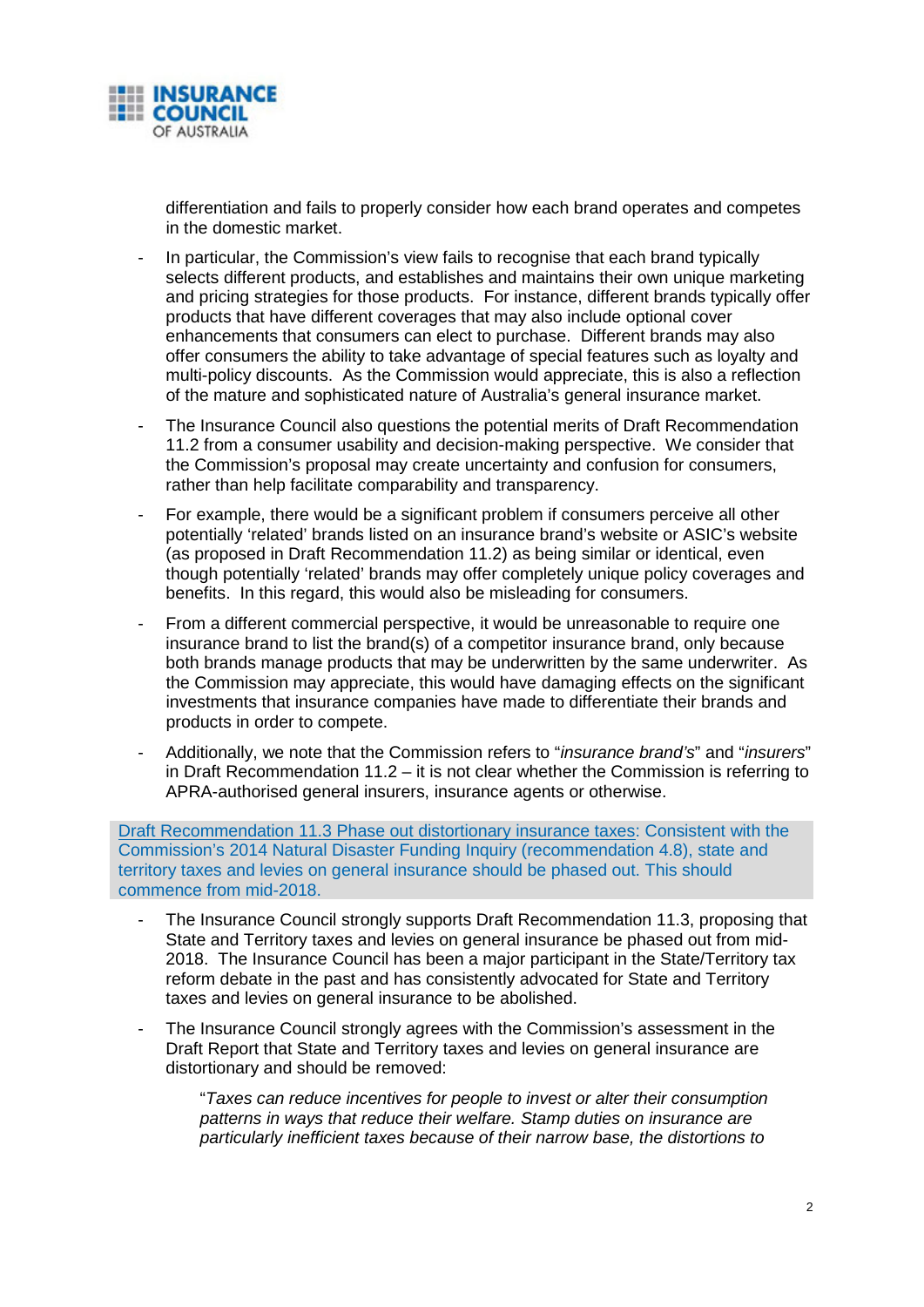

*insurance prices, and reduction in insurance affordability. They create an incentive to not insure.*"[5](#page-4-0)

- As the Commission has clearly recognised in its Draft Report, the economic case for the abolition of insurance-based taxes is widely accepted.
- The case for reform has been canvassed in numerous reports from the Commission, Federal and State/Territory Government reviews and inquiries including the Australian Government's Review of Australia's Future Tax System (the Henry Tax Review), the NSW Independent Pricing & Regulatory Tribunal (IPART) Review into State Taxation, the Victorian Royal Commission into the 2009 Bushfires Royal Commission, the NSW Government 2012 review: Funding our Emergency Services, ACT Review of Taxation and the GST Distribution Review.
- The Insurance Council strongly submits that the best interests of consumers nationwide would be best served by abolishing taxes and levies on general insurance.

Draft Recommendation 12.1 Rename general advice to improve consumer understanding: General advice, as defined in the Corporations Act 2001 (Cth), is misleading and should be renamed. The Commission supports consumer testing of alternative terminology to ensure that misinterpretation and excessive reliance on this type of promotional information is minimised. The term 'advice' should only be used in association with 'personal advice' that takes into consideration personal circumstances.

- While the Insurance Council shares the concerns of the Commission that the term 'general advice' may mislead consumers into thinking that they are receiving personal advice, and we support Draft Recommendation 12.1, we submit that a much more comprehensive review is required of how some general advice activities are regulated.
- The experience of our members as general insurers is that the current regulatory framework unnecessarily constrains the ability of licensees to provide simple product information. Renaming of 'general advice' will not of itself address the issues faced by general insurers around the advice definitions in the Corporations Act.

Information Request 12.2 Renaming general advice and merits of further changes: We also seek information on the merits of:

- redefining the activities that are currently regulated under general advice and providing a more customised regime for some activities
- removing licensing and regulatory obligations currently associated with some or all forms of general advice
- The Insurance Council is strongly supportive of more comprehensive reforms to enable insurers to provide more tailored information to consumers without triggering the personal advice rules.
- The current regulatory regime around personal advice is expensive and time consuming. This may be necessary for investment products, but seems overly cumbersome for general insurance. Consequently, the majority of general insurance

<span id="page-4-0"></span><sup>5</sup> Productivity Commission, January 2018, Competition in the Australian Financial System Draft Report. Page 351.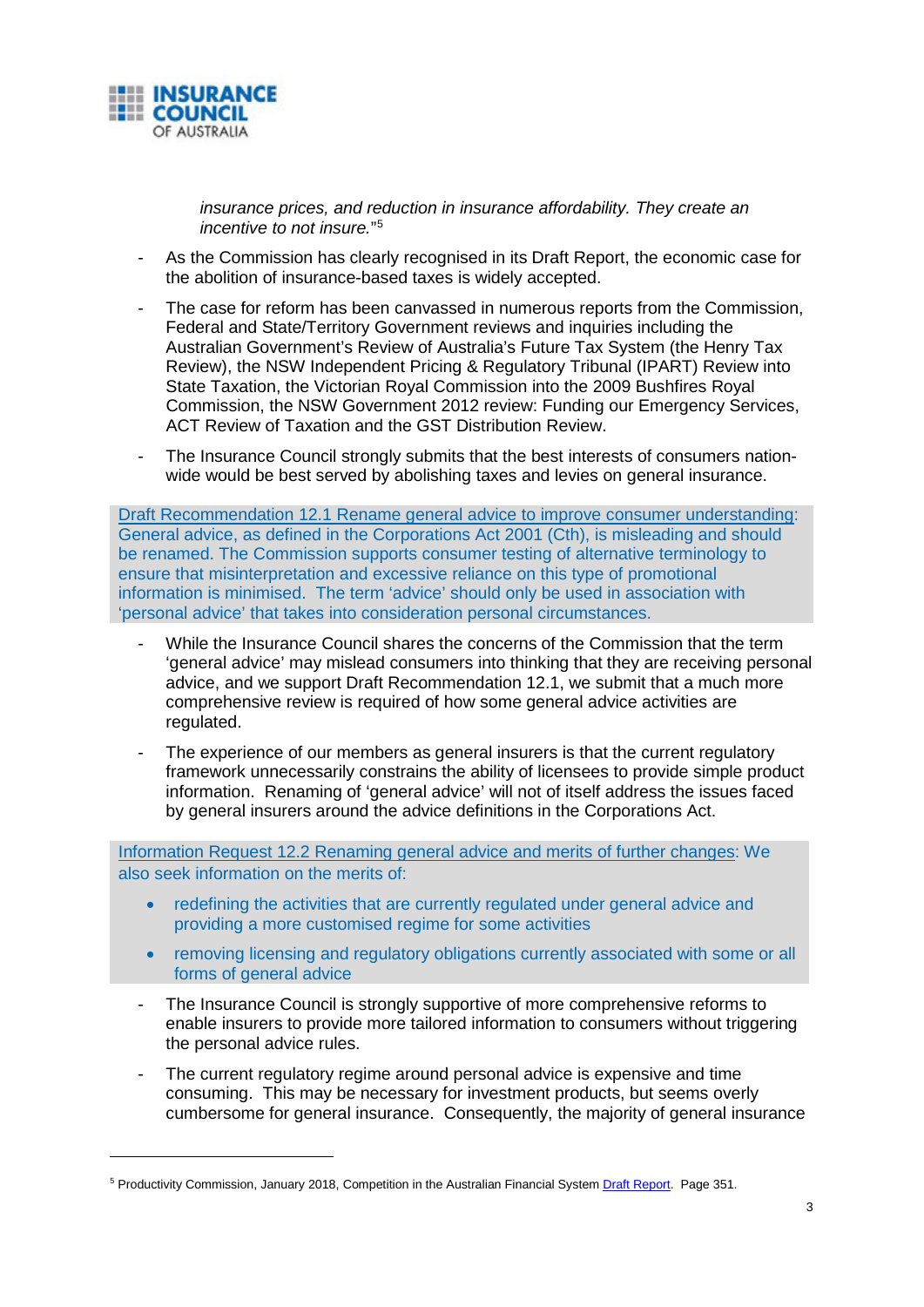

is sold on a 'no advice' business model, or where advice is provided, care is taken that it falls within the less onerous definition of 'general advice'.

- The difference between information that is personal advice, general advice and factual information can be minute; a single word in some circumstances. Compliance with the financial advice regime therefore inevitably focuses training for employees and agents on phrasing information so as to allow them to remain within the definition of the advice model they are operating under, rather than on delivering information that is of the most assistance to the consumer's inquiry. Inevitably, the focus of training for employees and agents is on phrasing information so as to allow them to remain within the definition of the advice model they are operating under.
- This can produce counterintuitive conversations driven by compliance needs rather than consumer needs. For example, in circumstances where product options have been explained and the consumer asks direct and personal questions such as "what should I do?" it is difficult and counterintuitive not to personalise the response. Insurers also struggle to answer questions where consumers are seeking to validate a decision.
- However, once an insurer starts to prioritise the types of information provided to individuals, questions about whether advice is being provided are triggered. The industry is not commonly called upon to provide complex advice. However, the fear of triggering the legal definition of personal advice hinders insurers from being more forthcoming in the guidance they provide. This results in a detrimental outcome for both industry and consumers.
- Where, prior to introduction of the current Financial Services Regulation (FSR) regime, simple insurance products could be offered with some basic advice around product information and needs, the legal requirements now attached to the provision of advice, personal or general, have resulted in the consumer being provided with limited or no advice at all. The Insurance Council considers that this lack of simple product advice has hindered insurers' engagement with consumers in choosing policies best suited to their needs.

Draft Recommendation 14.1 Deferred sales model for add-on insurance: The Australian Securities and Investments Commission should proceed as soon as possible with its proposal to mandate a deferred sales model for all sales of add on insurance by car dealerships. Following implementation, the Australian Government should establish a Treasury-led working group to extend the deferred sales model to all add on insurance products in a practical timeframe.

- Over the past two years, the Insurance Council and its members have worked extensively with ASIC to improve the way add-on insurance products sold through the motor dealer channel are designed and distributed. The industry is implementing a comprehensive range of initiatives $6$  to improve consumer outcomes across the whole product life cycle, from product design and distribution arrangements with intermediaries, to point of sale practices and monitoring, and finally post-sale engagement with consumers. The industry has also supported ASIC's proposal to implement a deferred sales model (DSM) for add-on insurance sold through car

<span id="page-5-0"></span><sup>&</sup>lt;sup>6</sup> For a summary of initiatives, see the Insurance Council's submission in response to ASIC Consultation Paper 294, 23 October 2017.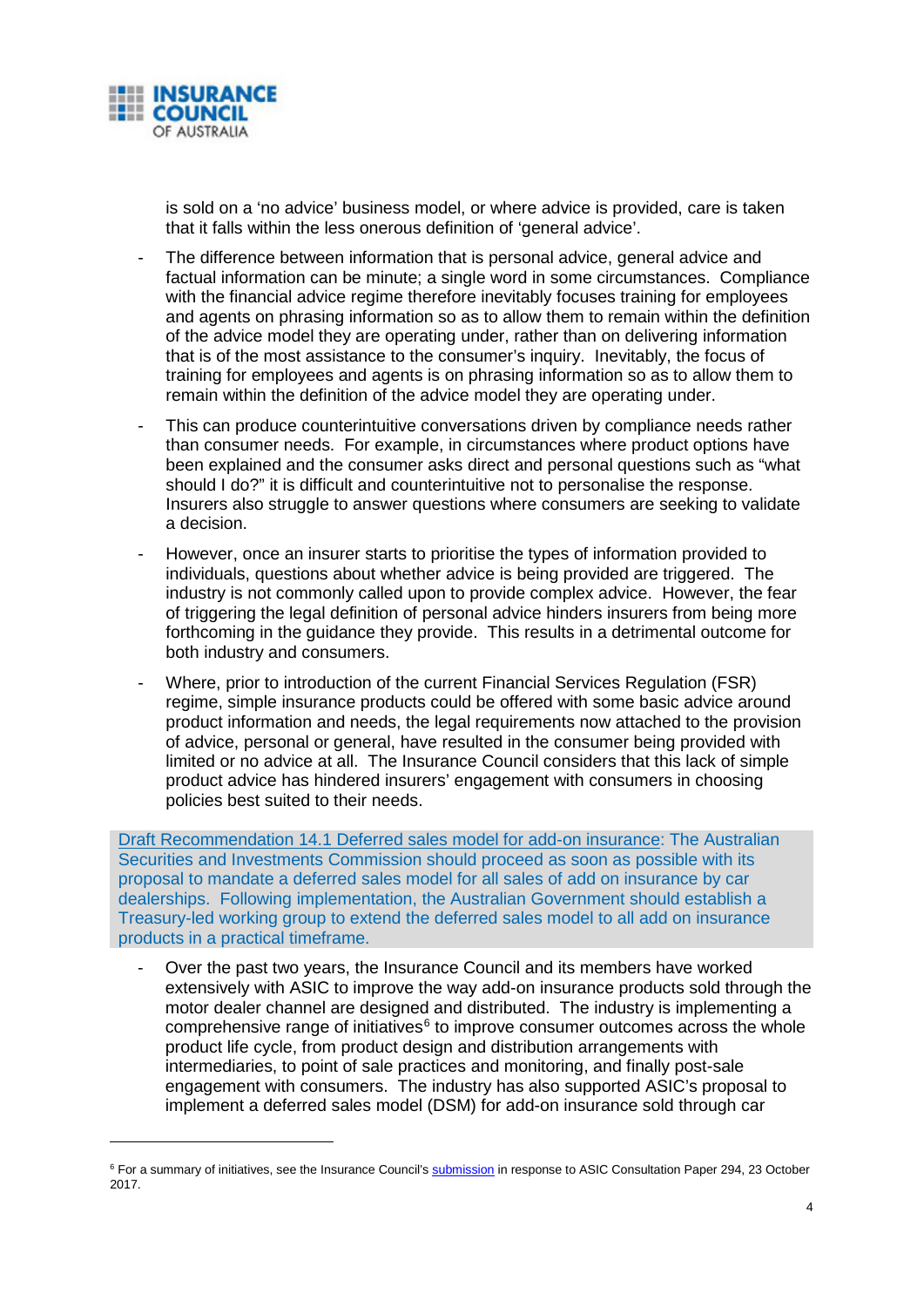

dealer intermediaries, which will aim to ameliorate information overload and decision fatigue by lengthening the time between product introduction and purchase.

- We are concerned that the Commission has proposed to make a recommendation for extensive changes to the sales process without clearly articulating what constitutes an "add-on" product. In the context of the industry's work with ASIC, the focus has been on products where the point of sale of the insurance coincides with the purchase of a primary product (i.e. the motor vehicle).
- While such sales channels present a convenient way for consumers to purchase insurance, the industry acknowledges that the point of sale of the primary product may not provide sufficient time for consumers to make a considered decision about any insurance purchase. We note that even for the one sales channel, whether a DSM is appropriate would depend on the nature of the individual products being offered. For example, applying the DSM to comprehensive motor insurance sold through the motor dealer channel is unnecessary, given these are commonly purchased consumer products and generally well understood. Similarly, the DSM being developed by ASIC is likely to exclude the same products sold online given consumer decision-making will be influenced by a completely different set of factors.
- The Commission refers to travel insurance sold through travel agents and airlines as an example of an add-on insurance. Whether a DSM is appropriate for these types of sales needs to be carefully considered and balanced with the risk of non-insurance. The industry has contributed to an extensive Government campaign to better educate the public about the detrimental impacts of under and non-insurance when travelling overseas, and this important work should not be undermined.
- We note that the DSM currently being developed by ASIC is responding to very specific issues associated with particular products sold through the motor dealer channel, which has benefited from consumer research conducted by ASIC. While the Insurance Council does not object to Treasury assessing the merits of extending the DSM, there should not be an assumption that a DSM is required or appropriate for other "add-on" products.
- Any decision to extend the DSM to other products should be based on clear evidence that it would improve consumer outcomes, and should be designed to apply appropriately with the specific characteristics of those markets in mind.

Draft Recommendation 17.1 New competition functions for a regulator: To address gaps in the regulatory architecture related to lack of effective consideration of competitive outcomes in financial markets, an existing regulator must be given a mandate to take the lead on matters related to competition in the financial system.

- The Insurance Council notes the Commission's assessment that the policy and regulatory settings, as well as the regulatory culture, are not focused on improving competition in the financial system, and that the regulatory system emphasises stability over competition. The Insurance Council notes Draft Recommendation 17.1, that would provide an existing regulator a mandate to take the lead on matters related to competition in the financial system.
- While the Insurance Council does not take a position on this draft recommendation, our general view is that while there should generally not be any trade-off between stability and competition in the financial system, this should also be considered in the context of any build-up of risks in the domestic economy and/or the global economy.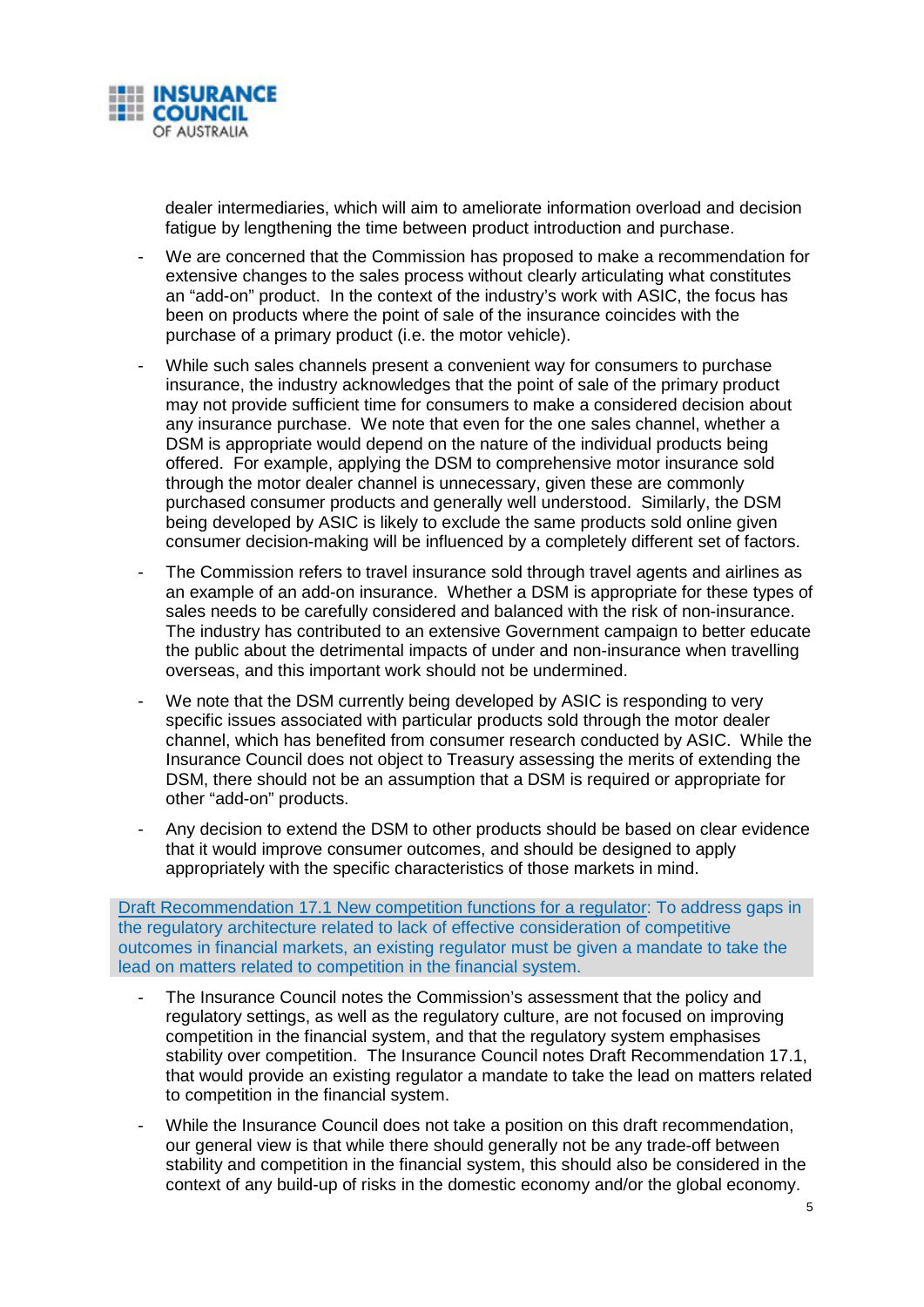

- On that basis, irrespective of whether any changes in the regulatory architecture are made following the Inquiry, the Insurance Council strongly believes that there should always be support for competition that is sustainable in the long term and does not create risks for the stability of the Australian financial system.
- Additionally, the Insurance Council notes that the Commission "*supports the view that there are high barriers to entry in general insurance, particularly because of regulatory requirements such as maintaining required levels of capital*"[7](#page-7-0) . While the Insurance Council does not endorse this view, we would agree that Australia has one of the most conservative regulatory prudential capital requirements for insurers, relative to other jurisdictions.
- As a consequence, Australia's general insurance industry holds a significant amount of regulatory prudential capital. We note the Commission's assessment that in the year to June 2017, the four larger insurers held a capital base of 168 per cent of their prescribed capital requirement, while the smaller insurers held a base of 213 per cent of their prescribed capital requirement<sup>[8](#page-7-1)</sup>. In this context, we would welcome from the Commission a more detailed examination of the extent to which Australia's regulatory prudential capital requirements may be affecting competition in the market.

Draft findings broadly covering the state of competition in the general insurance industry: Draft Finding 2.3 State of competition in the financial system; Draft Finding 11.1 Market power in general insurance provision; and Draft Finding 11.2 Consolidation of general insurers.

- The Insurance Council notes the Commission's assessment of the general state of competition in Australia's general insurance industry, and we appreciate the Commission's observations with respect to:
	- $\circ$  the role that non-price competition plays (product differentiation) in Australia's general insurance industry, and that pricing is only one aspect of competition in the general insurance industry<sup>9</sup>;
	- $\circ$  how profitability in the general insurance industry has experienced a downturn in recent years, and that industry profits are not excessive, indicating that there is competition in the market $10$ ; and
	- o while the profitability of larger insurers has exceeded the profitability of their smaller competitors in recent years, the smaller insurers have performed better by a number of metrics (such as higher returns to investments and lower expenses as a share of premiums) $11$ .
- The Insurance Council maintains that the Australian general insurance industry has a lively level of competition – we believe that the Commission's observations help support this assessment. Additionally, as we explained in our 15 September 2017 submission to the Commission's earlier consultation paper for the Inquiry, industry

<span id="page-7-0"></span><sup>7</sup> Productivity Commission, January 2018, Competition in the Australian Financial System Draft Report. Page 331.

<span id="page-7-1"></span><sup>&</sup>lt;sup>8</sup> Productivity Commission, January 2018, Competition in the Australian Financial System Draft Report. Page 332. Productivity Commission estimates based on APRA's *General Insurance Institution-level Statistics* database.

<sup>9</sup> Productivity Commission, January 2018, Competition in the Australian Financial System Draft Report. Page 335.

<span id="page-7-2"></span><sup>&</sup>lt;sup>10</sup> Productivity Commission, January 2018, Competition in the Australian Financial System Draft Report. Pages 313 and 328.

<span id="page-7-4"></span><span id="page-7-3"></span><sup>&</sup>lt;sup>11</sup> Productivity Commission, January 2018, Competition in the Australian Financial System Draft Report. Page 330.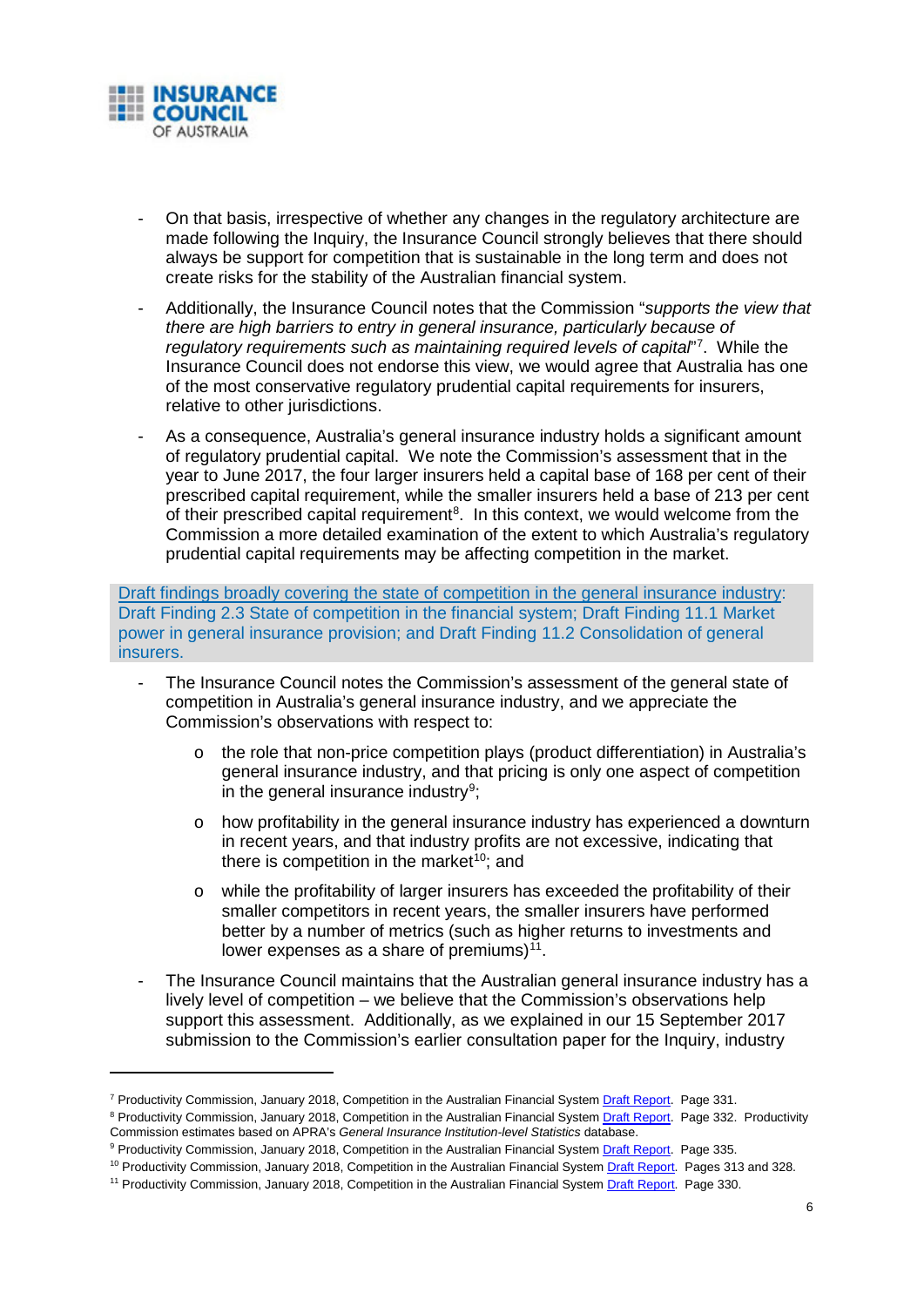

participants are not the only stakeholders assessing the general insurance industry as being highly competitive. Similar assessments have also been made by APRA, the Australian Treasury and the Financial System Inquiry, and also by credible private market observers KPMG and PwC<sup>[12](#page-8-0)</sup>.

To supplement the Commission's profitability analysis of the general insurance industry and to emphasise the volatile nature of the industry's financial performance, we have provided analysis below on key industry performance measures based on more recently published APRA financial data.



**Chart A: Selected General Insurance Industry Financial Performance Metrics**

- Importantly, Chart  $A^{13}$  $A^{13}$  $A^{13}$  demonstrates the significant volatility in the financial performance of Australia's general insurance industry, in terms of volatility in the underwriting result (the core business function of insurance) and investment income and, consequently, net profit/loss after tax.
	- $\circ$  Chart A shows that the underwriting result for the general insurance industry fluctuates<sup>[14](#page-8-2)</sup> up to 68 per cent above or below the longer term 12 year average, while investment income fluctuates up to 29 per cent above or below its 12 year average.
	- o Consequently, the volatility in the underwriting result and investment income flows through to industry net profit/loss after tax, which fluctuates up to 27 per cent above or below the 12 year average.

<span id="page-8-2"></span><span id="page-8-1"></span><sup>13</sup> ROE derived using APRA's June 2017 semi-annual General Insurance Institution Level Statistics. All other financial metrics derived using APRA<sup>'</sup>s December 2017 Quarterly General Insurance Performance Statistics. (YTD 30 December data used). <sup>14</sup> Based on standard deviations around 12 year averages for total general insurance industry underwriting result, investment income and net profit/loss after tax. Data from APRA December 2017 *Quarterly General Insurance Performance Statistics*.

<span id="page-8-0"></span> $12$  The Insurance Council of Australia's  $submission$  of 15 September 2017 to the Productivity Commission's Inquiry into Competition in the Australian Financial System Consultation Paper. Pages 4-5.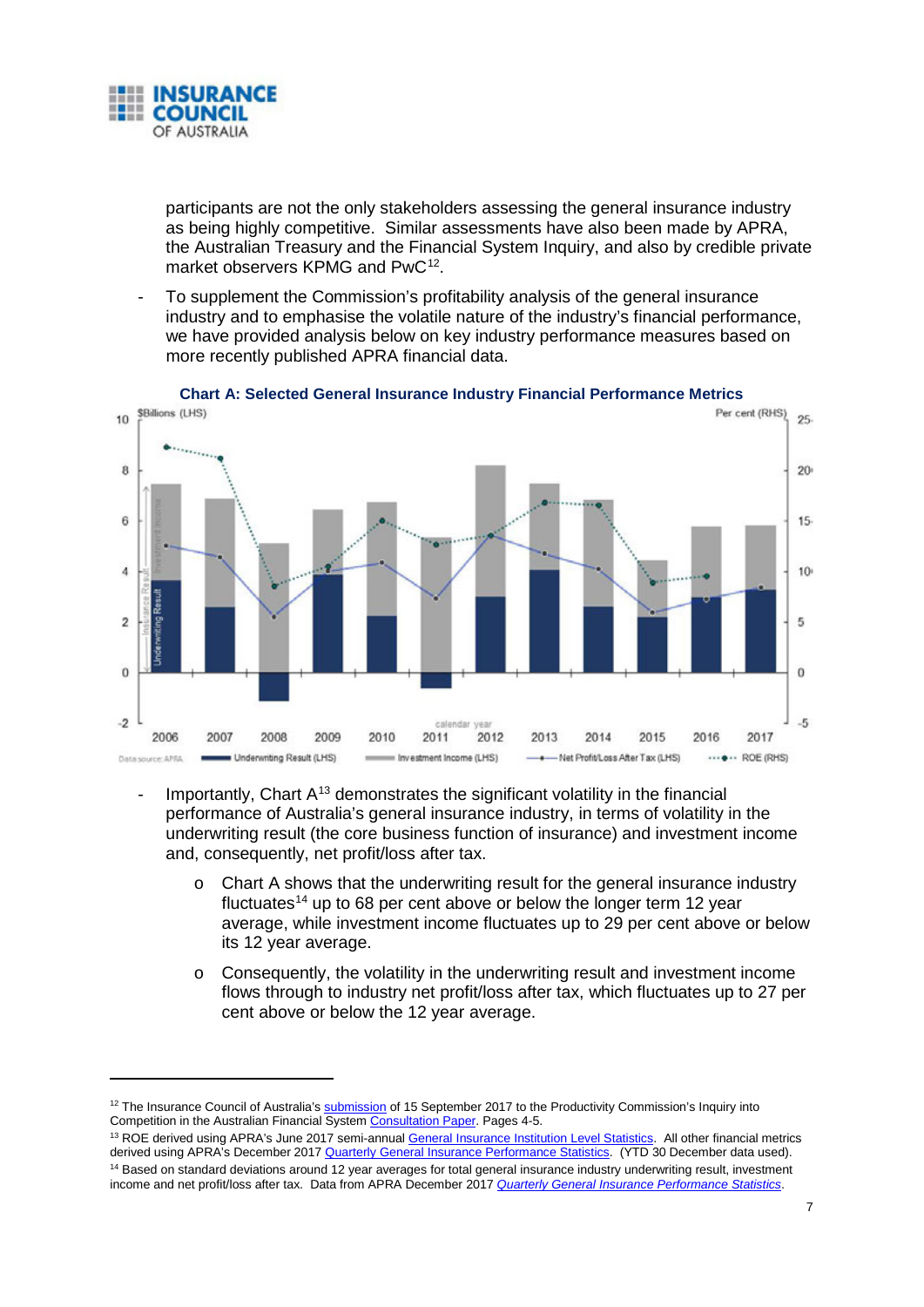

- Chart A also shows that the general insurance industry's Return on Equity (ROE) has been markedly lower over recent years, relative to historic longer term performance  $(2006 \text{ to } 2016^{15})$  $(2006 \text{ to } 2016^{15})$  $(2006 \text{ to } 2016^{15})$ . The general insurance industry's ROE for the year ended 30 December 2016 was 9.6 per cent. This is lower than both the 5 year and 11 year averages of 13.2 per cent and 14.2 per cent, respectively.
- The Insurance Council is very concerned with the Commission's view that market concentration in Australia's general insurance industry is "*high and camouflaged, with a proliferation of brands but far fewer actual providers*", suggesting that this may result in sub-optimal competitive outcomes.
- With respect to the Commission's views on concentration, as we explained in our earlier submission, there is literature<sup>[16](#page-9-1)</sup> emphasising that there are significant limitations to relying solely on concentration analysis, and that other important factors (such as barriers to entry) must also be appropriately taken into account in order to develop an informed view on the level of competition within a market.
- This important point was made by the Reserve Bank of Australia (RBA) last year, emphasising that concentration, itself, does not necessarily suggest a lack of competition, adding that market concentration analysis is not regarded as a very accurate measure of competition<sup>17</sup>. The RBA reiterated this point in its submission to the Commission's consultation paper for the Inquiry, explaining that market structure is not always a reliable indicator of the level of competition and efficiency<sup>[18](#page-9-3)</sup>.
- Indeed, APRA also emphasised a similar point in its submission to the Commission's consultation paper for the Inquiry, stating that "… *industry concentration may not, of itself, be a comprehensive measure of the level of competition in individual markets for financial services products*"[19.](#page-9-4)
- The Insurance Council strongly disagrees with the Commission's views around brand proliferation and camouflage. As explained in detail in our above response to Draft Recommendation 11.2, any view suggesting that the diverse range of brands in the Australian general insurance market delivers sub-optimal competitive outcomes fails to properly consider how each brand operates and competes in the market. Each general insurance brand typically selects different products, and establishes and maintains their own unique marketing and pricing strategies for those products.

<span id="page-9-0"></span><sup>&</sup>lt;sup>15</sup> All available whole-of-year APRA data used – partial 2005 and partial 2017 data not used.

<span id="page-9-1"></span><sup>16</sup> For example, refer to: Roberts, T 2014, '*When Bigger Is Better: A Critique of the Herfindahl-Hirschman Index's Use to Evaluate Mergers in Network Industries*': Pace Law Review, vol. 34, issue. 2.

<span id="page-9-2"></span><sup>17</sup> Reserve Bank of Australia, July 2017, '*Big Banks and Financial Stability*', Speech - Economic and Social Outlook Conference.

<span id="page-9-3"></span><sup>&</sup>lt;sup>18</sup> Reserve Bank of Australia, **submission** of September 2017 to the Productivity Commission's Inquiry into Competition in the Australian Financial System Consultation Paper. Page 3.

<span id="page-9-4"></span><sup>&</sup>lt;sup>19</sup> Australian Prudential Regulation Authority, **submission** of September 2017 to the Productivity Commission's Inquiry into Competition in the Australian Financial System Consultation Paper. Page 4.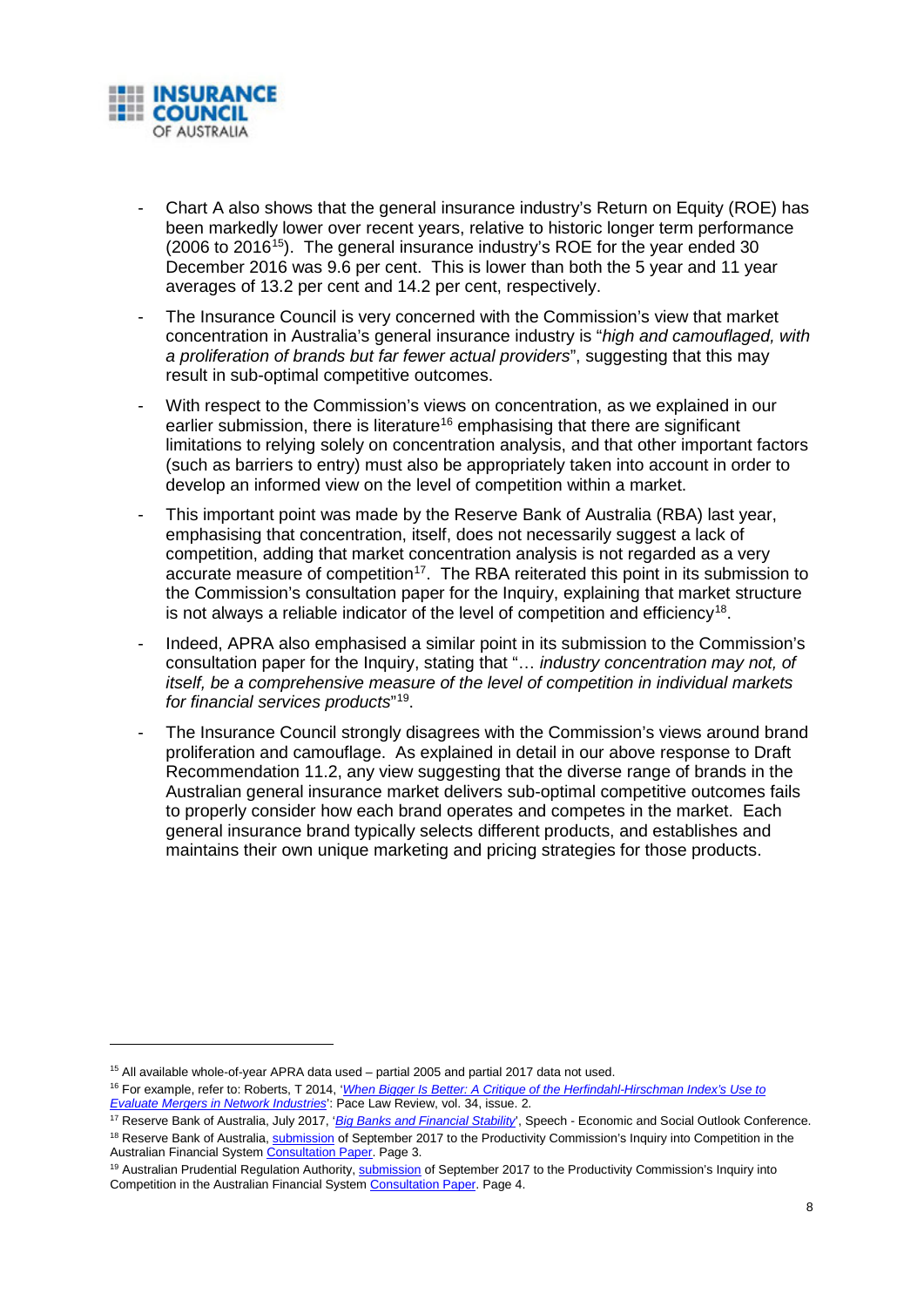

Draft Finding 4.4 Fintech collaboration and competition: Many fintechs are attempting to work with and provide services to incumbent banks, rather than compete against them. Incumbent banks are also looking to collaborate with fintechs as a way to innovate and lower the threat of future competitors. While this is a legitimate and sensible commercial strategy for many, it means that these fintechs are unlikely to provide the basis for vigorous competition against incumbent banks in the near future. In the long term, lowering barriers to entry and expansion, including greater access to consumer data, may lead fintechs to favour competition against incumbents, over collaboration.

- The Insurance Council recognises that the Commission has made Draft Recommendation 4.4 in the context of how fintechs are attempting to work with and provide services to incumbent *banks*, rather than compete against them.
- Nevertheless, we believe that aspects of this draft recommendation (particularly providing greater access to consumer data) are also relevant for other financial services sectors, such as general insurance, given the significant impact that technological change is having on competition in the financial system more broadly.
- The Insurance Council notes the Commission's view that providing fintechs greater access to consumer data may encourage competition. However, we would suggest that the Commission consider carefully the potentially significant implications.
- In particular, providing access could have very serious implications for commercial intellectual property and associated capital investment. This may diminish commercial incentives to innovate, which would ultimately have economy-wide implications, such as by reducing national productivity.
- Any further deliberation on the potential merits of providing greater access to consumer data should be taken with careful consideration of the need to adequately balance any potential access with the need to ensure protection of commercial intellectual property and preserve incentives to collect and add value to data.
- From a general insurance perspective, there is also a need to balance the benefits of access to consumer data against an insurer's ability to conduct their business, including underwriting functions, risk assessment and claims management, and fulfil their various statutory obligations (particularly with respect to privacy).

Information Request 4.1 Should ASIC's regulatory sandbox be extended?: Should the fintech licensing exemption offered under the Australian Securities and Investments Commission's (ASIC's) regulatory sandbox be extended to prudentially regulated fintechs that want to take retail deposits and issue other eligible financial products?

As noted in the Interim Report, the existing ASIC sandbox $20$  and the proposed enhanced sandbox $^{21}$  are limited to the testing of the provision of financial services, including the provision of financial advice and the distribution of products, and not the issuance of a new class of financial products. The Insurance Council agrees there is merit in extending the sandbox to enable limited testing of the issuance of new products.

-

<sup>&</sup>lt;sup>20</sup> ASIC relief is provided under ASIC Corporations (Concept Validation Licensing Exemption) Instrument 2016/1175.

<span id="page-10-1"></span><span id="page-10-0"></span><sup>&</sup>lt;sup>21</sup> Treasury Laws Amendment (2018 Measures No. 2) Bill 2018.